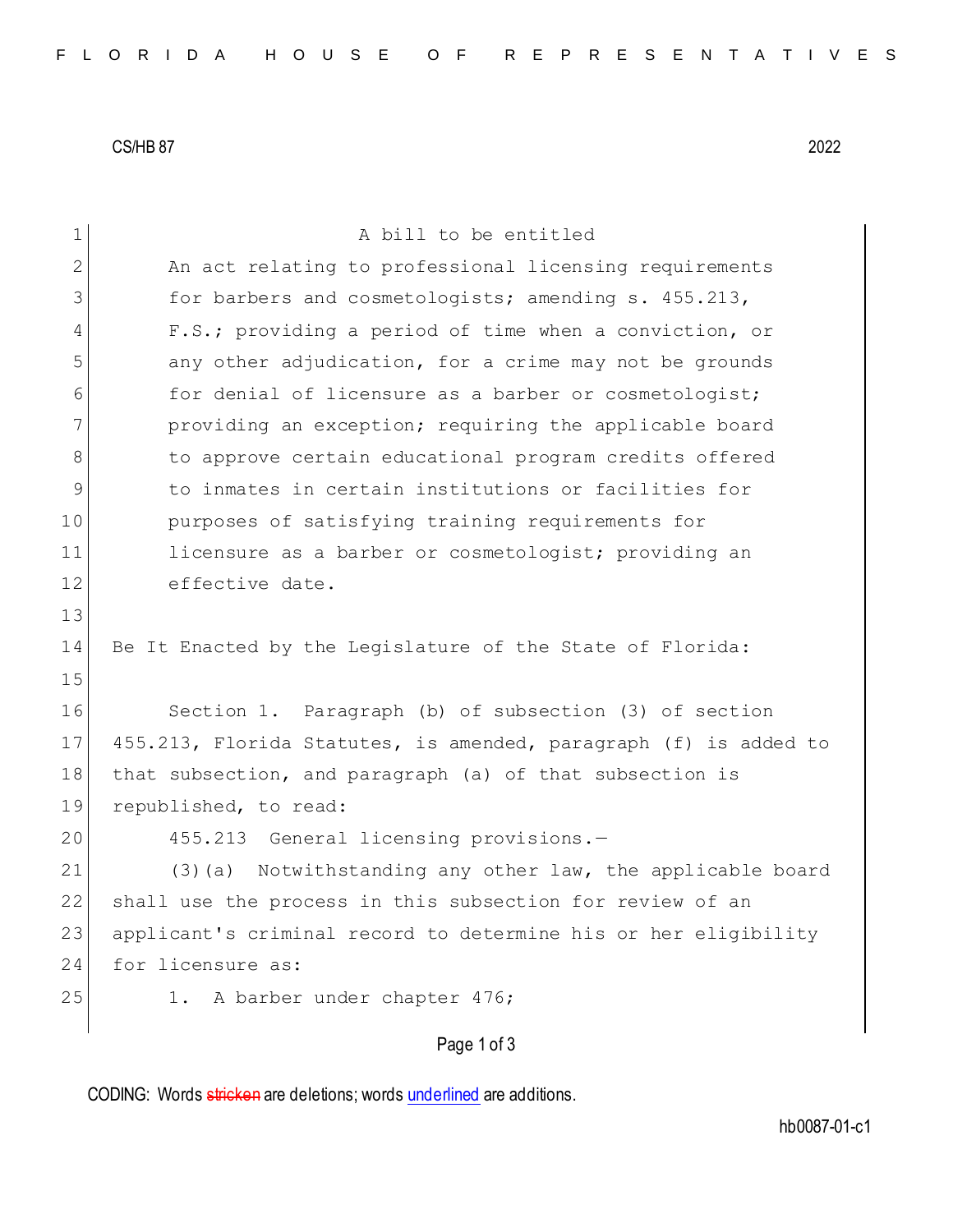| FLORIDA HOUSE OF REPRESENTATIVES |
|----------------------------------|
|----------------------------------|

CS/HB 87 2022

| 26 | 2.                                                               | A cosmetologist or cosmetology specialist under chapter          |  |  |
|----|------------------------------------------------------------------|------------------------------------------------------------------|--|--|
| 27 | 477;                                                             |                                                                  |  |  |
| 28 | 3.                                                               | Any of the following construction professions under              |  |  |
| 29 | chapter 489:                                                     |                                                                  |  |  |
| 30 | a.                                                               | Air-conditioning contractor;                                     |  |  |
| 31 | b.                                                               | Electrical contractor;                                           |  |  |
| 32 | $\circ$ .                                                        | Mechanical contractor;                                           |  |  |
| 33 | d.                                                               | Plumbing contractor;                                             |  |  |
| 34 | $e$ .                                                            | Pollutant storage systems contractor;                            |  |  |
| 35 | f.                                                               | Roofing contractor;                                              |  |  |
| 36 | $q$ .                                                            | Sheet metal contractor;                                          |  |  |
| 37 | h.                                                               | Solar contractor;                                                |  |  |
| 38 | i.                                                               | Swimming pool and spa contractor;                                |  |  |
| 39 | j.                                                               | Underground utility and excavation contractor; or                |  |  |
| 40 | k.                                                               | Other specialty contractors; or                                  |  |  |
| 41 | 4.                                                               | Any other profession for which the department issues a           |  |  |
| 42 |                                                                  | license, provided the profession is offered to inmates in any    |  |  |
| 43 |                                                                  | correctional institution or correctional facility as vocational  |  |  |
| 44 |                                                                  | training or through an industry certification program.           |  |  |
| 45 | $(b)1$ .                                                         | A conviction, or any other adjudication, for a crime             |  |  |
| 46 |                                                                  | more than 3 years before the date the application is received by |  |  |
| 47 |                                                                  | the applicable board may not be grounds for denial of a license  |  |  |
| 48 | specified in subparagraph (a)1. or subparagraph (a)2., unless    |                                                                  |  |  |
| 49 | the applicant was convicted of a crime at any time during the 3- |                                                                  |  |  |
| 50 | year period immediately preceding the application. A conviction, |                                                                  |  |  |
|    |                                                                  | Page 2 of 3                                                      |  |  |

CODING: Words stricken are deletions; words underlined are additions.